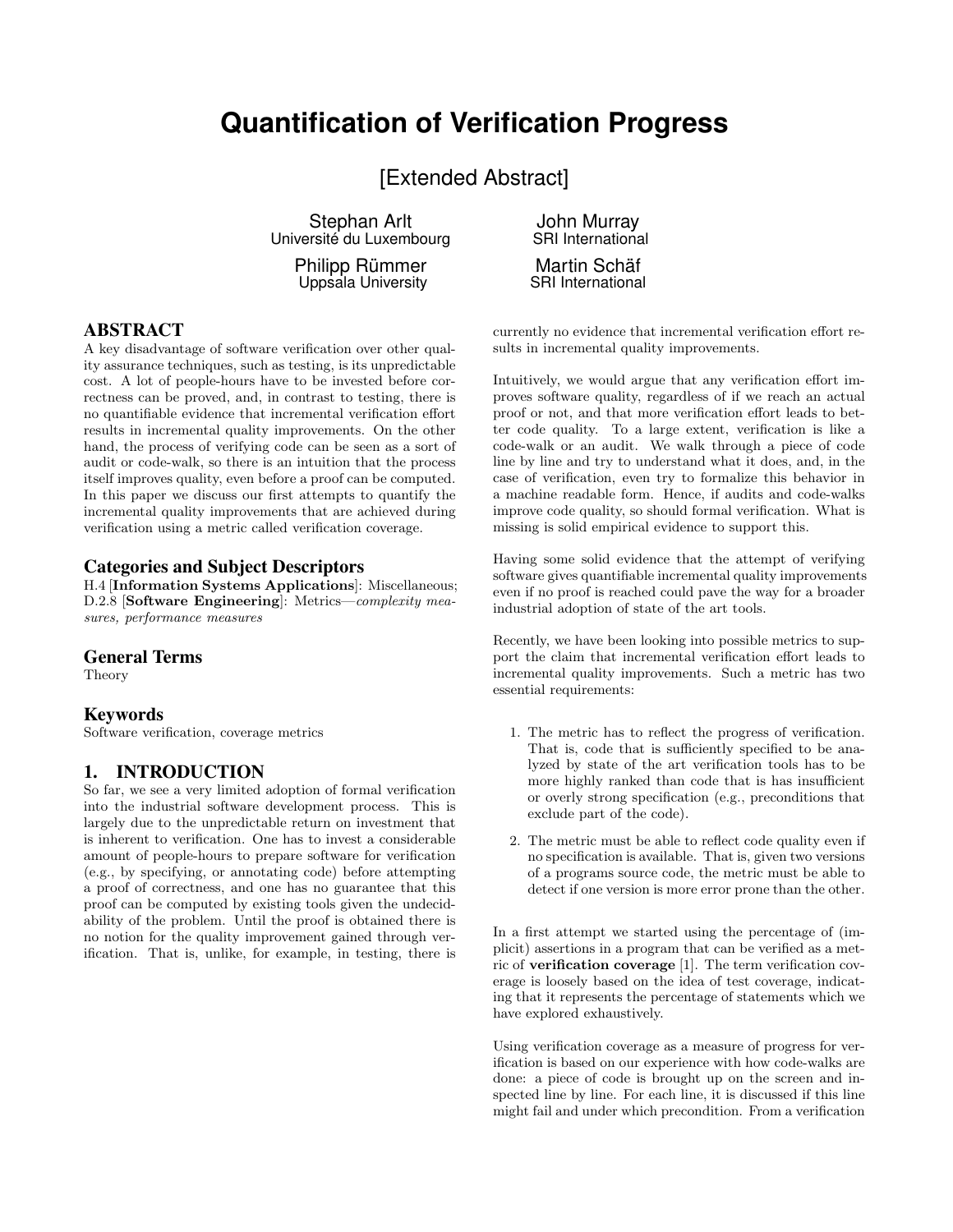point of view, this can be seen as trying to verify the implicit run-time assertions associated with that line and stating the necessary preconditions. Functional correctness of code that is often discussed in audits can be encoded using assertion statements.

Obviously, the problem of computing verification coverage is just as undecidable as the problem of proving correctness of the entire program. So the question that we need to discuss is if a reasonable approximation of verification coverage can be computed efficiently. Here, reasonable means that we need a suitable under-approximation of the actual verification coverage. An over-approximation would be dangerous, just like unsound verification, as it vouches for possibly incorrect code.

In the following, we discuss two experimental setups where we tried to compute verification coverage. We discuss how our approaches scale and where we had to sacrifice soundness.

#### 2. DEDUCTIVE VERIFICATION FOR JAVA

In [1], we presented an extension to deductive verification of Java programs that allowed us to automatically compute verification coverage. The tool is based on standard deductive verification techniques. It analyzes a program given as Java bytecode one procedure at a time. Each procedure is first translated into the intermediate verification language Boogie [3]. However, unlike in weakest-precondition-based deductive verification, run-time assertions are not modeled as assertion statements but as conditional choices where a violation of the assertion actually creates a new exception and returns. For each such exception, we keep a mapping of the Java bytecode instruction that it was generated for.

Now, we create a first-order logic formula representing the transition relation of this procedure. That is, a model of this formula can be mapped to a feasible execution of the procedure. Further, for each model, we can extract a blocking clause that blocks all models that correspond to executions of the same control-flow path. That is, by iteratively checking the formula and blocking feasible paths, we can obtain a control-flow graph cover of all feasible paths.

We use this formula to first identify all control-flow paths that are feasible under the postcondition that no run-time exception is thrown. Then, we lift this postcondition, to cover all paths that may throw runtime exceptions. Everything that is not covered in either of the steps is unreachable. That is, this algorithm allows us to identify which statements in the Boogie program are reachable, and which are only reachable on executions that throw run-time exception. Using this information and the mapping from Boogie statements to Java bytecode instructions, we can decide for each bytecode instruction if it may, may-not, or must throw a run-time exception, or if it is unreachable. Hence, we can simply compute the verification coverage from the sum of instructions that may or must throw run-time exceptions, divided by the overall number of instructions.

Now the question is, how sound and complete can we implement this way of computing verification coverage? For Java, we have the benefit that we can use the relatively simple Burstall-Bornat memory model (e.g., [5]), which allows us a sound and relatively precise modular analysis. As most run-time assertions in the bytecode are related to whether or not a variable points to an allocated object, a very coarse (but sound) abstraction is sufficient in most cases (see [2] for a detailed description of the encoding). Our approach inevitably loses soundness in the presence of threads or reflection. For now, we do not see any feasible way to extend our tool to handle these language features properly. Completeness is always a trade-off between precision and cost. In our current implementation, for example, we do not try to analyze loops or function calls. We simply replace them by the weakest possible contract (i.e., a non-deterministic assignment to all variables that may be modified followed by the assertion of the trivial invariant true).

Table 1 shows our preliminary results of computing verification coverage for some open-source applications. The source code for all applications was taken from recent stable releases. Our algorithm to compute verification coverage was applied to each procedure of each program with a timeout of 10 seconds. Note that the analysis is not inter-procedural. Each procedure is analyzed without any precondition.

*Completeness.* The results show that a relatively high verification coverage of up to 80% can be computed by our tool. Following popular defect metrics for defect density (e.g., one defect per thousand lines of code in open-source software), this is certainly relatively low, but given that the analysis is not inter-procedural and loops are abstracted in a brutal way, it should be possible to drive this percentage up relatively quickly with simple preconditions and invariants.

*Soundness.* The approach is inevitably unsound because it does not handle parallelism or reflection, which are both frequently used in real code. We checked the soundness of the approach by manually expecting roughly one hundred statements. For all statements that were reported strictly unsafe (i.e., that must throw an exception), we could find a source of unsoundness, mostly related to multi-threading. The same could be observed for over half of the unreachable statements. In most cases, code was reported unreachable because it was preceded by a loop that only terminated if another thread set a flag. We did not find any statement that was wrongly reported to be safe. However, given the small sample, this result is more of an intuition than a reliable trend.

*Future Work.* So far, we have seen that verification coverage can be computed on top of deductive verification for Java. The next step has to be to find experimental evidence that verification coverage correlates with code quality. To that end, we plan two sets of experiments: in the first experiment, we will take some open-source projects that are relatively mature, where source code changes in the repository were mostly made to fix bugs and improve quality (rather than adding new functionality). For the projects we will compute verification coverage over several source code versions to see if quality improvements can be captured by our metric. In a second experiment we will try to verify a piece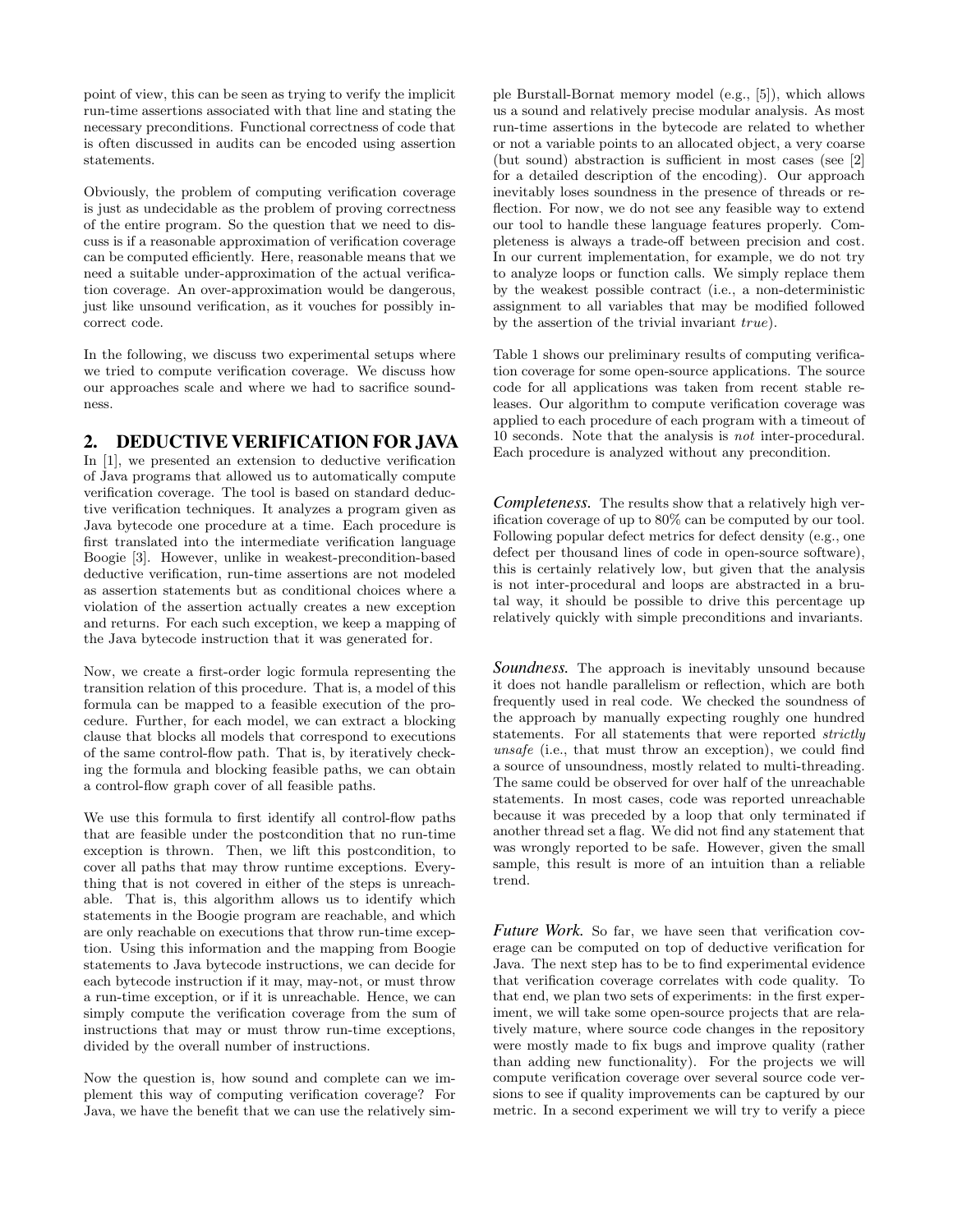| Program        | $\#procedures$ | #stmts  | $\#unreachable$ | #safe          | #strictly<br>unsafe | $\#possibly$<br>unsafe | #skipped |
|----------------|----------------|---------|-----------------|----------------|---------------------|------------------------|----------|
| ArgoUML        | 13,515         | 142,959 | 31              | 110,920(75%)   |                     | 20.125                 | 11.881   |
| Args4 <i>i</i> | 361            | 2.489   |                 | $2,011(80\%)$  |                     | 311                    | 167      |
| GraVy          | 2.044          | 31,860  |                 | $16,522(51\%)$ |                     | 3.844                  | 11,488   |
| Hadoop         | 18,728         | 266,571 | 54              | 177,373 (66%)  |                     | 32,249                 | 56,888   |
| Log4j          | 3.172          | 30.611  |                 | 22,381(73%)    |                     | 2.746                  | 5,483    |

Table 1: Results of computing verification coverage for several pieces of software with a timeout after 10 seconds. The last column represents that number of statements that have not been analyzed because their containing method reached a timeout.

of software and measure if verification coverage improves as we proceed with our verification efforts.

imprecise initial state as we tried to avoid creating proofobligations that we are not going to check.

An important aspect of our future work has to be the assessment of unsoundness. While the approach as is, is unsound because of its lacking support for multi-threading and reflection, it is very important to keep in mind that any intermediate result of deductive verification is inevitably unsound as long as there are preconditions which are not yet verified. That is, while verification researchers tend to be very religious about the idea of soundness, a very different approach to this is required when trying to measure verification progress. Unsoundness is inevitable when measuring progress and we are looking for ways to incorporate this in our metrics.

## 3. ABSTRACT INTERPRETATION FOR C

In a second experiment we tried to compute the verification coverage of the domain name server BIND using the abstract interpretation based analysis from Frama-C [4]. Intuitively, abstract interpretation is the better choice to compute verification coverage. Abstract interpretation keeps a symbolic state for the program while it iterates through the program. Every time it reaches an (implicit) assertion, it can check if this assertion may fail when executed from the current symbolic state. The symbolic state may become imprecise through widening operations, when tracking all possible precise states becomes infeasible within the given memory constraints.

For our experiments, we first used Frama-C in order to convert each implicit assertion into an explicit one: it generated a total of 46726 assertions. Then we applied Value in a modular way by starting the analysis from each function of BIND. It results than 8122 (17%) of these assertions have been verified by Value, while 11234 assertions (24%) hav not been verified, and the remaining 27368 (59%) were not reached by Value because our methodology is not complete (see below).

That is, the results are somewhat discouraging as compared to what could be achieved for the Java benchmarks. The main reason for this seems to be the more complex memory model that is needed when analyzing C programs. Unlike Java, C can have very complex aliasing. Therefore, when analyzing a procedure in isolation, one either has to make strong assumptions about the state of the memory upon entering the procedure or start from a very imprecise initial state. In our experiments, we decided to start from the

*Completeness.* Like in the previous experiment, our results are very incomplete. It turned out that applying Frama-Cs Value analysis in a modular way is not very suitable. Currently, the tool does not provide adequate support to infer a suitable initial state for analyzing procedures in isolation. In particular the high number of unreachable assertions indicates that additional work is required to make this approach feasible.

Certainly these problems do not appear if abstract interpretation is started from a genuine entry point of the program. However, in that case, the analysis starts to lose precision rather quickly and fails to progress deeper into the controlflow graph without human guidance.

*Soundness.* While Frama-C is sound in general, some of the assumptions that we had to make in order to do a modular analysis were unsound. As the overall result of the experiment already shows that this approach is not suitable to compute verification coverage, we did not further investigate how unsoundness affects the results.

*Future Work.* Even though the results of this experiment are rather discouraging, abstract interpretation still seems to be the more intuitive way of computing verification coverage. In the future, we will investigate if there are more suitable ways of doing modular abstract interpretation (e.g., [6]), or if the problem is only rooted in the more complex memory model that is needed to analyze C programs.

## 4. CONCLUSION

Our work presents a first step in our effort to quantify the software quality improvements that can be achieved by using formal verification. We believe that the concept of verification coverage is useful in general, and our experiments for Java programs already look promising. For our future work, we have to carry out several case studies to validate that verification coverage is a robust metric.

## 5. REFERENCES

[1] S. Arlt, C. Rubio-González, P. Rümmer, M. Schäf, and N. Shankar. The Gradual Verifier. In NASA Formal Methods, pages 313–327, 2014.